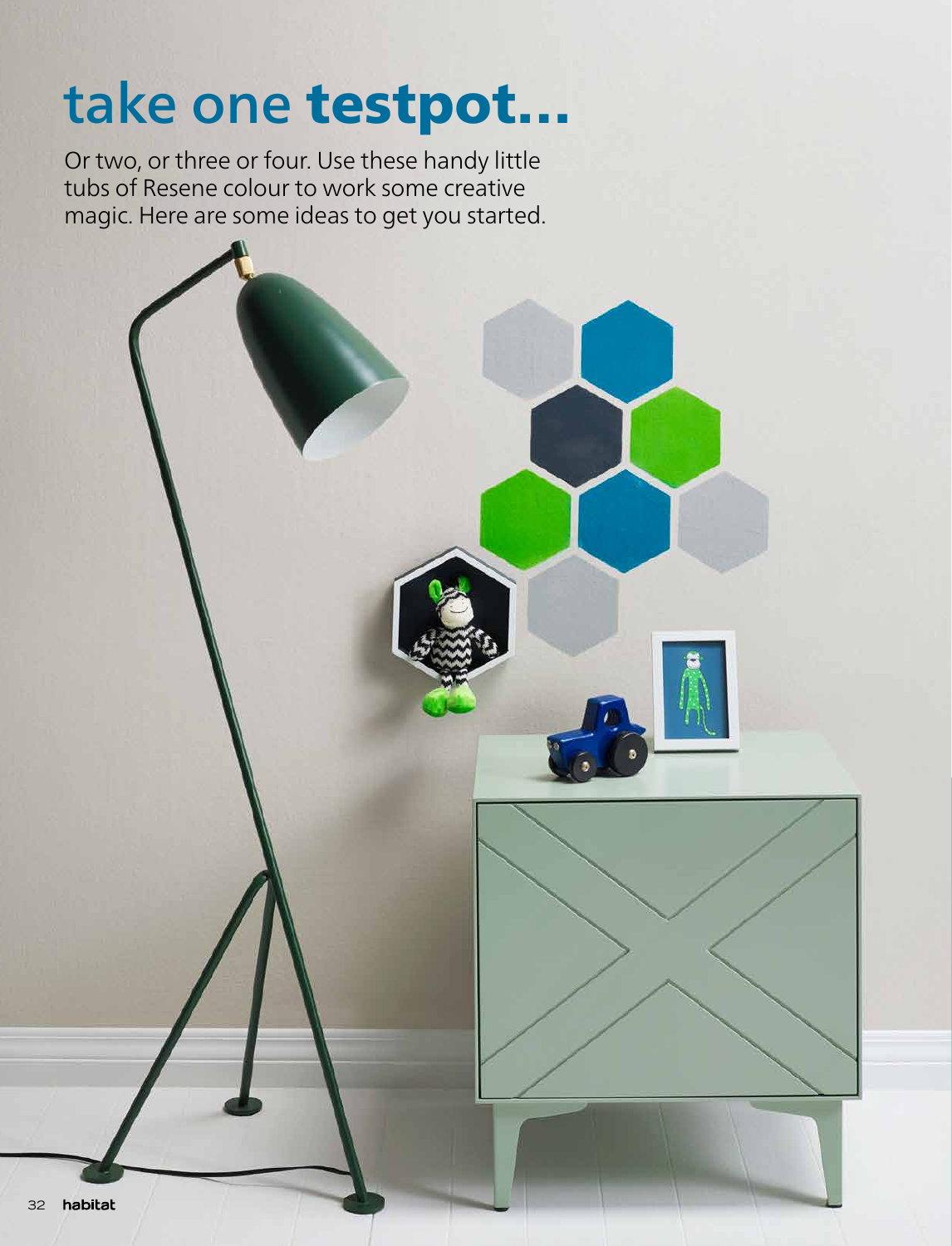## did you know…

that the paint in most Resene testpots is made from Resene Lumbersider, a low-sheen hardwearing paint normally used for exteriors? So it's tough enough for a huge range of craft, art and DIY projects.

### **A hex for you**

Or rather, a hex or two on your walls. This on-trend shape is being seen on all sorts of home accessories and décor items. Here, it forms a fun honeycomb pattern on the wall of a child's room, created by using a simple stencil. Resene testpots are perfect for small stencilling jobs like this.

The colours are Resene Kakapo (green), Resene Optimist (turquoise blue), Resene Transmission (grey) and Resene Coast (charcoal blue). The wall is Resene Half Tea, the floor and skirting are Resene Sea Fog, and the bedside table is in Resene Mantle and made by The Recipe Ltd, www.recipedesign.co.nz.

Turn the page to see how this stencilled pattern was created, by paint effects specialist and stylist Greer Clayton.





Resene Gold Dust

Resene **Ld** Abbey Road

#### **Golden moments**

Resene have testpots for most of their colour collections, including ones you wouldn't expect like timber stains and metallic paints.

This glam centerpiece is so easy and cheap – all it takes is some recycled cans and a testpot of Resene Gold Dust from the Resene Metallics and Special Effects range. Fill the cans with romantic flowers, like these roses and peonies, and cluster them down the middle of the table. The wall in the background is Resene Abbey Road and the timber globe lamp is from Lighting Direct, www.lightingdirect.co.nz.



#### **A modern take on a desk tidy**

This cool desk tidy is not only easy to paint with Resene testpots but easy to make, too. Made from pine board and battens glued together, it has Resene Elephant on the base and Resene Rolling Fog on the front batten. The other battens and the cute asymmetric mountainpeak design are in Resene Riptide (mid green), Resene Dali (bright green) and Resene Fringy Flower (pale green). Then pop in your mobile, tablet, notes, pens and other bits. You could also make a simpler version to use as a tablet holder in the kitchen for reading recipes. The Hollow Table Lamp is from Freedom Furniture, www.freedomfurniture.co.nz.

See our video on how to create this desk tidy as well as some other quick and easy projects on www.habitatbyresene.com/habitattv.